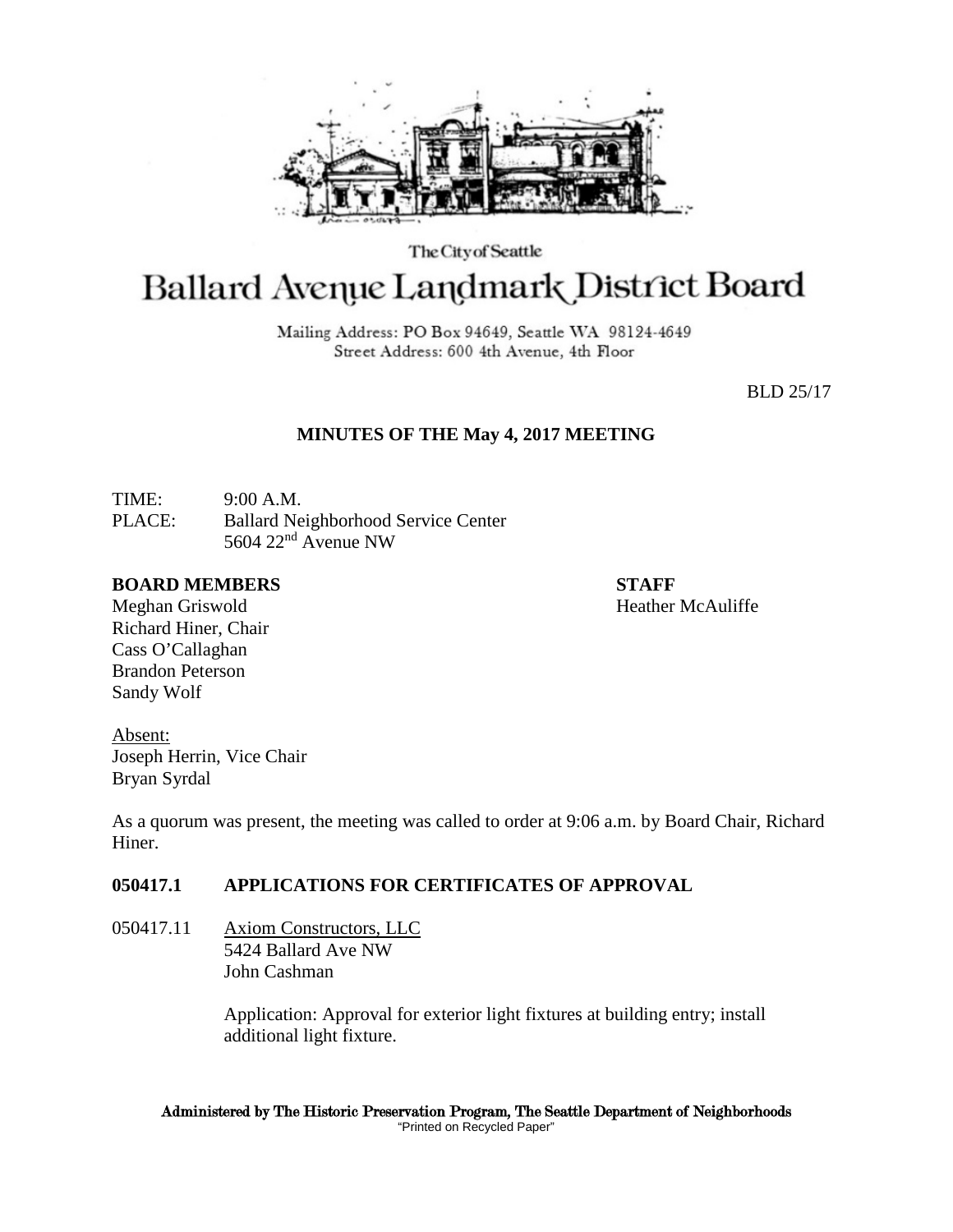This application was tabled by the Board due to incomplete information and the applicant's willingness to come back with a revised design.

Motion: Brandon Peterson made a motion to table the application.

MM/SC/BP/SW 5-0-0

050417.12 Princess Apartments 5443 Ballard Ave NW Cale Will

Application: Proposed changes to storefront.

Staff Report: Heather McAuliffe distributed exhibits from the application. The relevant guideline was 6.

Applicant Comment: Justin Weeks, applicant representative, explained that they want to remove the mullions to bring back the original character of the building. There will be new wood trim. No low-E glass will be used. He clarified that the door height will not change. He said that they are in the final stages of negotiating with a tenant that would sell clothing.

Public Comment: There were no comments from the public.

Board Discussion: Board members concurred that the application met the guideline.

Motion: Sandy Wolf made a motion to approve the application as presented.

MM/SC/SW/RH 5-0-0

# **050417.2 BOARD BRIEFING** 9:25 a.m.

050417.21 Lathrop Building 5135 Ballard Ave NW Jim Goodspeed

> Briefing on proposed changes to building and addition of ramp and a streatery on 20th Ave NW.

Jim Goodspeed, project architect, explained the plans. In response to concerns about having the plans meet building codes, he explained that if there isn't a door closer, it is not subject to code. He said the city wants to make sure there is room for a wheelchair. He explained the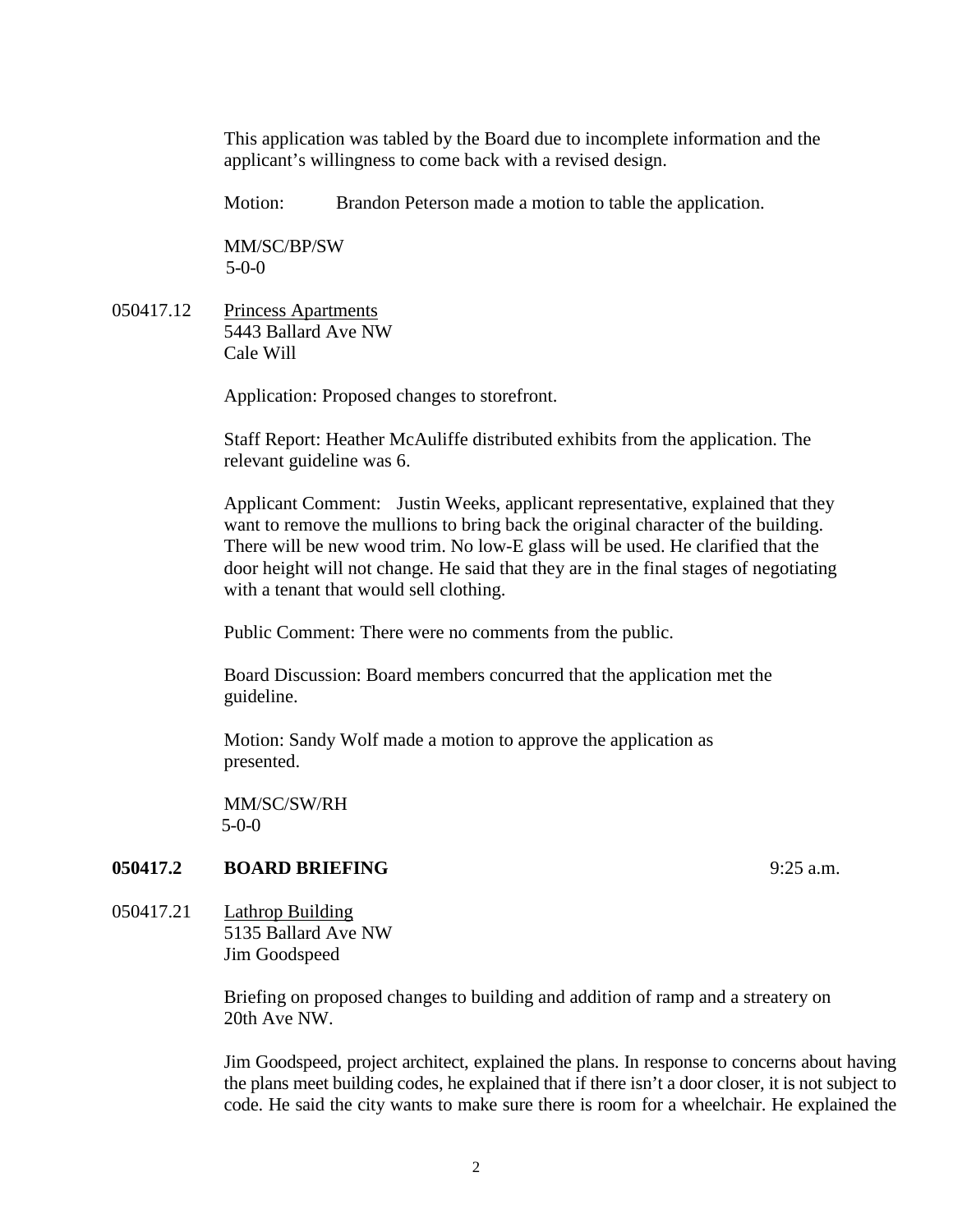plan to change the use to a cocktail bar, and said that they are working through requirements by SDOT to have a ramp.

The building owner, James Lathrop, explained that they are trying to bring the character of Ballard Avenue around to 20<sup>th</sup> NW.

Meghan Griswold referenced Guidelines 2 a-c, and recommended that the applicant review them.

There was a discussion about whether it would be appropriate to change the storefront to windows.

The applicant asked for an extension on the Board's earlier temporary approval of the gate in front of the storefront. Board members concurred that an extension while construction was underway would be acceptable.

*10:26 a.m. Sandy Wolf left.*

The Board next discussed the streatery. Board members expressed concern at how the seating area looked permanent, due to the brick elements.

Brandon Peterson asked about the movable items and clearance.

Jim Goodspeed explained that the furniture will be locked but accessible when the business is closed.

The applicants agreed to come back to the June 1 meeting to brief the Board further on the details.

# **050417.3 BOARD BUSINESS**

No items were discussed.

### **050417.4 APPROVAL OF MINUTES**

The Board members reviewed the minutes of the April 6, 2017 meeting.

Motion: Cass O'Callaghan made a motion to approve the minutes as written.

MM/SC/CO/RH 3-0-1 (Rick Hiner abstained)

- **050417.5 REPORT OF THE CHAIR:** There was no report.
- **050417.6 STAFF REPORT:** There was no report.